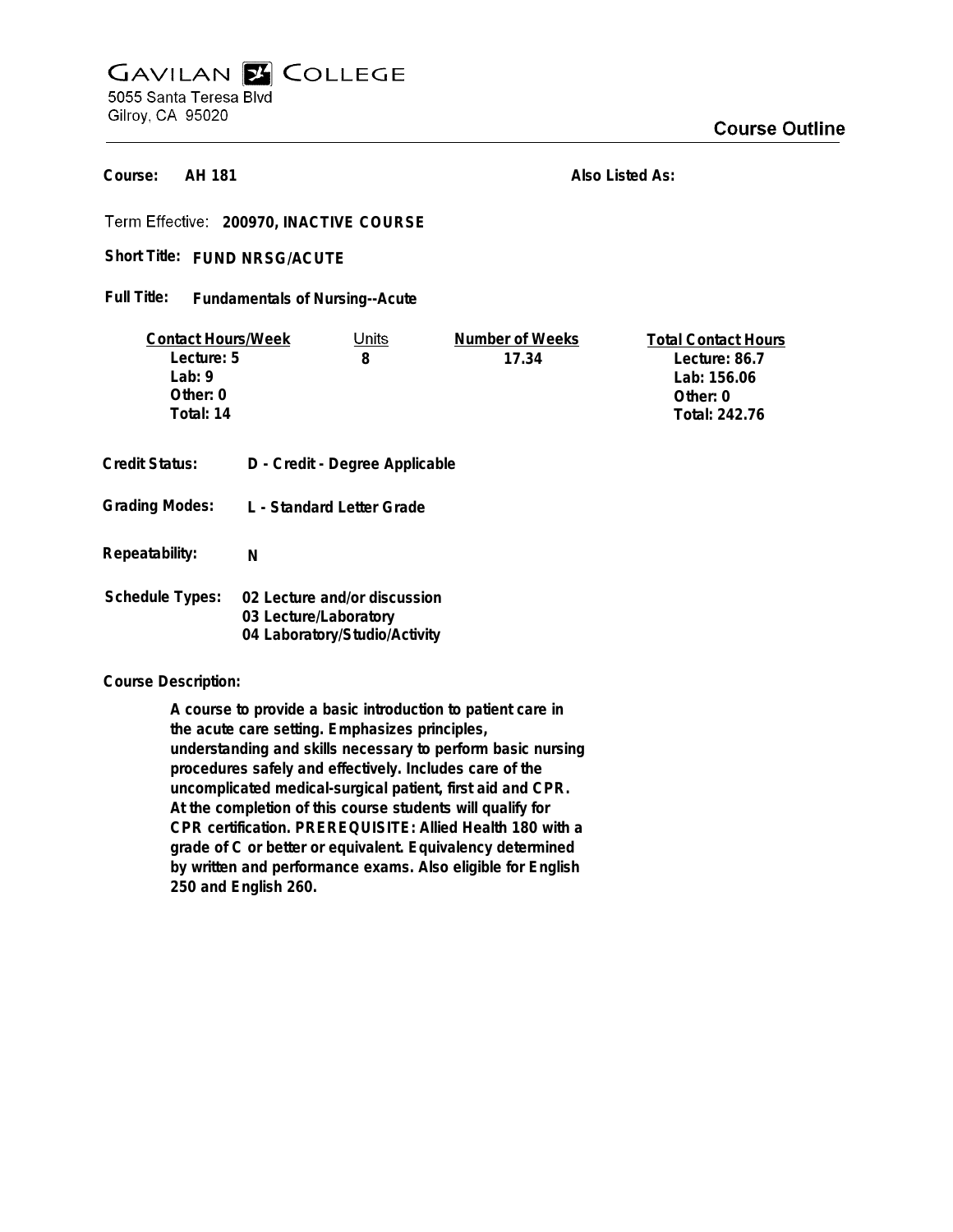**ARTICULATION and CERTIFICATE INFORMATION Associate Degree: CSU GE: IGETC: CSU TRANSFER: Transferable CSU, effective 200230 UC TRANSFER: Not Transferable PREREQUISITES: Completion of AH 180, as UG, with a grade of C or better. AND (Completion of ENGL 440, as UG, with a grade of C or better. OR Completion of ESL 563, as UG, with a grade of C or better.) AND (Completion of ENGL 420, as UG, with a grade of C or better. OR**

**Completion of ESL 562, as UG, with a grade of C or better.)**

**COREQUISITES:**

**STUDENT LEARNING OUTCOMES:**

**Student will demonstrate skills competency and mastery of objectives.**

**COURSE OBJECTIVES:**

**1. Demonstrate dependability in reporting and recording**

**clinical and lab experiences.**

**2. Demonstrate proficient taking and recording vital signs.**

**3. Demonstrate safe practice with patients & equipment in**

**the acute care hospital.**

**4. Maintain ethical standards in the acute care hospital.**

**5. Administer safe & thorough care to the patient in the acute hospital (pre & post op surgery, orthopedic, neurological patients).**

**6. Demonstrate safe care of patients with IVs, catheters,**

**N.G. tubes, gastric tubes, & other drainage devices.**

**7. Secure and apply bandages and binders properly.**

**8. Demonstrate the proper technique for isolation procedures.**

**9. Demonstrate safe and accurate care with children.**

**10. Demonstrate & assume responsibilities with the prenatal & postpartum obstectrical patients.**

**11. DRmonstrate artificial respiration and circulation skills.**

**12. Become certified in cardiopulmonary resuscitation.**

**13. Improve personal judgment.**

**14. Accurately submit job applications for employment.**

**TOPICS AND SCOPE:**

**Inactive Date: 05/11/2009**

**Inactive Term: Fall 2009**

**1 13 Patient/Resident Rights Title 22**

**Acute Care Hospital Organization, Procedure**

**& Policies. 2 13 Admissions, Tranfers, & Discharge - Nursing Care Plans Medical Surgical Asepsis/Acute Care**

**Micro organisms**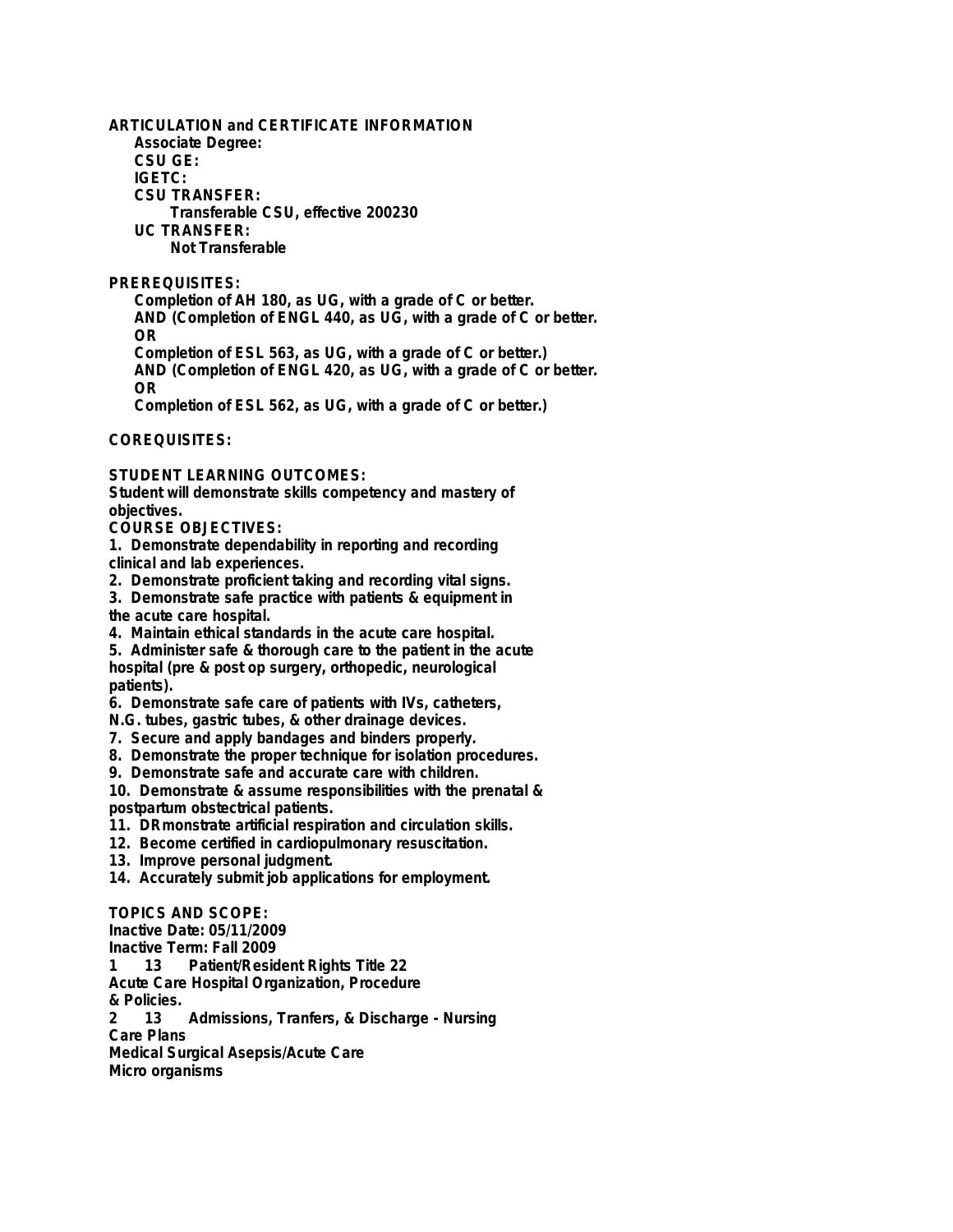**Universal Precautions**

**3 13 Hot & Cold Treatments & Applications,**

**Inhalation Therapy**

- Intravenous & Gastric Feedings, Tubing Main-
- tenance<br>5 13
- **5 13 Preoperative & Postoperative Care**
- **6 13 Complications of Surgery, Binders, & Bandages 7 13 Orthopedic Care (Casts, Crutches, Neuro Assess-**

**ments)**

- **8 13 Head Injuries & Neurological Care**
- **Observations & Chart Recording**<br>9 13 Abdominal & Thoriaci
- **9 13 Abdominal & Thoriacic Surgery Care**
- **10 13 Isolations of Communicable Disesases**
- **Reverse & Protective Isolation**
- **11 13 Anatomy of Birth Canal, Pregnancy, Prenatal Care**
- **Labor & Delivery**

**12 13 Care of the Newborn**

**Pediatrics - Admission of the Child - Common**

**Hospitalizations**

**13 13 Safety, Bathing & Vital Signs of the Pediatric**

**Patient**

- **14 13 Introduction to CPR, Film, Practical Work**
- **15 13 CPR Lecture, Mannikins (Practical Work)**
- **16 13 CPR Final (Practical & Written)**
- **17 13 Job Preparing Seeking Employment**

**Final Exam** 

**ASSIGNMENTS:**

**Each week student will read assigned text and complete exercises and assignments.**

## **METHODS OF INSTRUCTION:**

**Lecture, films, filmstrips, exams, quizzes, practical clinical experience in nursing lab and hospital setting. Practical exam on mannikin - baby, recorder METHODS OF EVALUATION:**

**REPRESENTATIVE TEXTBOOKS:**

**Schniedman & Lambert, ^uBeing a Nursing Assistant^s, A Brady Book, Prentice-Hall, Current edition.**

**SUPPLEMENTAL DATA: Basic Skills: N Classification: I Noncredit Category: Y Cooperative Education: Program Status: 1 Program Applicable Special Class Status: N CAN: CAN Sequence: CSU Crosswalk Course Department: AH CSU Crosswalk Course Number: 181 Prior to College Level: Y Non Credit Enhanced Funding: N Funding Agency Code: Y In-Service: N**